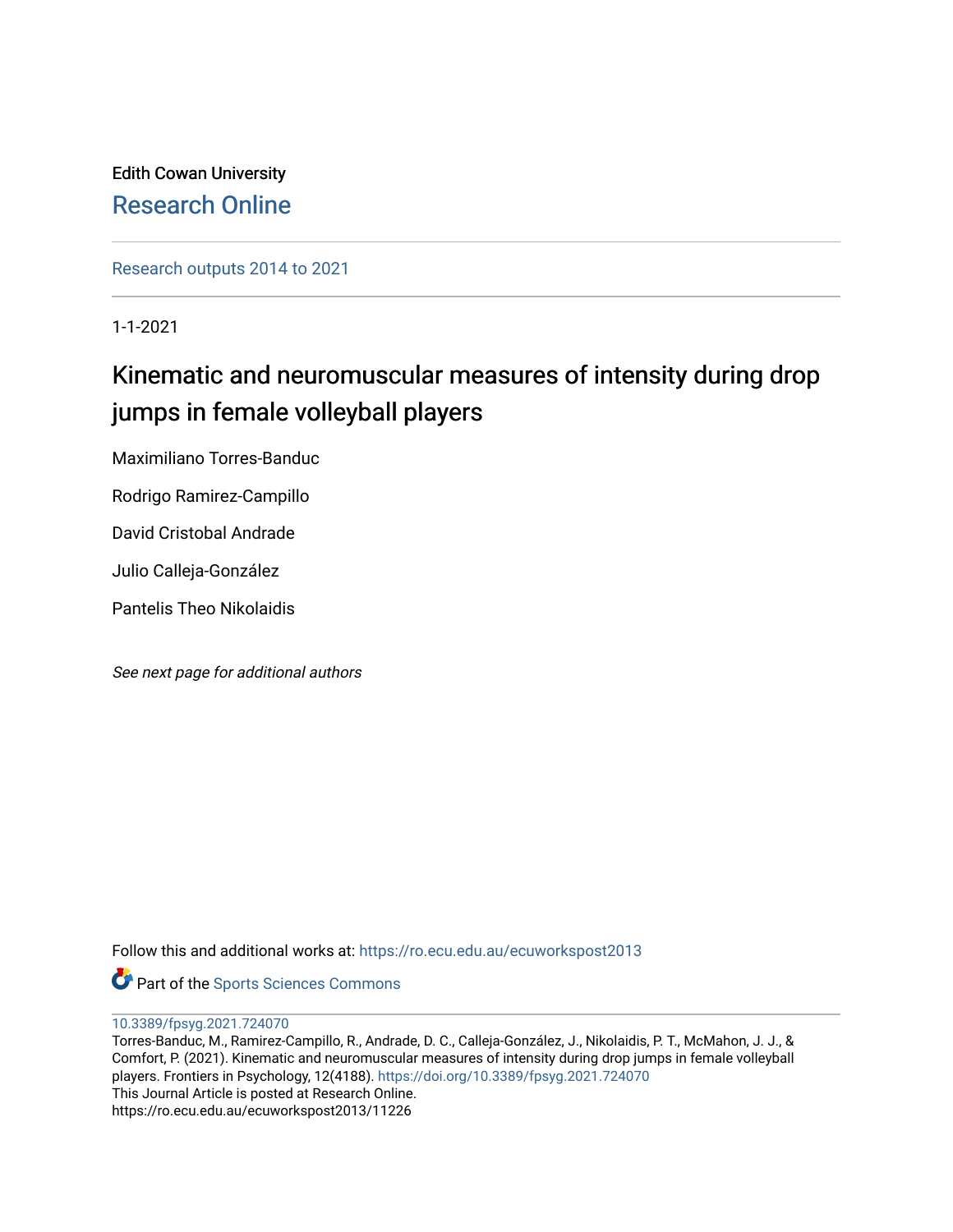## Authors

Maximiliano Torres-Banduc, Rodrigo Ramirez-Campillo, David Cristobal Andrade, Julio Calleja-González, Pantelis Theo Nikolaidis, John J. McMahon, and Paul Comfort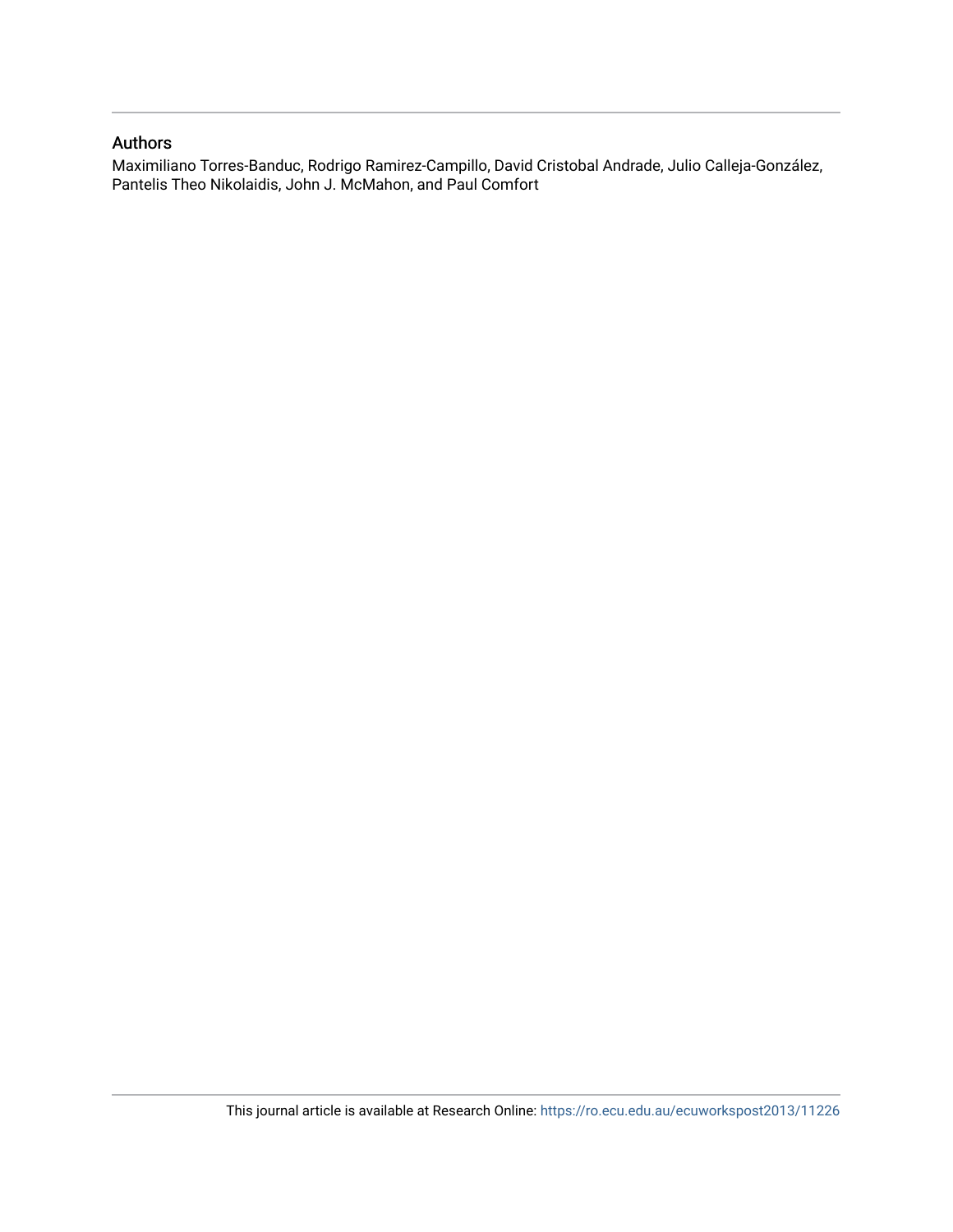



# Kinematic and Neuromuscular Measures of Intensity During Drop [Jumps in Female Volleyball Players](https://www.frontiersin.org/articles/10.3389/fpsyg.2021.724070/full)

Maximiliano Torres-Banduc1<sup>,2</sup>, Rodrigo Ramirez-Campillo<sup>3</sup>\*, David Cristobal Andrade<sup>4</sup>, Julio Calleja-González5, Pantelis Theo Nikolaidis6, John J. McMahon7 and Paul Comfort<sup>7,8,9</sup>

<sup>1</sup> Escuela de Kinesiología, Facultad de Ciencias de la Salud, Universidad de Las Américas, Viña del Mar, Chile, <sup>2</sup> Escuela de Ciencias de la Salud, Universidad de Viña del Mar, Viña del Mar, Chile, <sup>3</sup> Department of Physical Activity Sciences, Universidad de Los Lagos, Osorno, Chile, <sup>4</sup> Centro de Investigación en Fisiología y Medicina de Altura, Faculty of Health Science, Universidad de Antofagasta, Antofagasta, Chile, <sup>5</sup> Department of Physical Education and Sport, Faculty of Education and Sport, University of the Basque Country, Vitoria-Gasteiz, Spain, <sup>6</sup> Exercise Physiology Laboratory, Nikaia, Greece, 7 Directorate of Psychology and Sport, School of Health and Society, University of Salford, Salford, United Kingdom, <sup>8</sup> Institute for Sport, Physical Activity and Leisure, Carnegie School of Sport, Leeds Beckett University, Leeds,

#### **OPEN ACCESS**

#### Edited by:

Bernard J. Martin, University of Michigan, United States

#### Reviewed by:

Maria Gabriela Garcia, Universidad San Francisco de Quito, Ecuador Janet S. Dufek, University of Nevada, Las Vegas, United States

\*Correspondence:

Rodrigo Ramirez-Campillo r.ramirez@ulagos.cl

#### Specialty section:

This article was submitted to Movement Science and Sport Psychology, a section of the journal Frontiers in Psychology

Received: 11 June 2021 Accepted: 27 August 2021 Published: 20 September 2021

#### Citation:

Torres-Banduc M, Ramirez-Campillo R, Andrade DC, Calleja-González J, Nikolaidis PT, McMahon JJ and Comfort P (2021) Kinematic and Neuromuscular Measures of Intensity During Drop Jumps in Female Volleyball Players. Front. Psychol. 12:724070. doi: [10.3389/fpsyg.2021.724070](https://doi.org/10.3389/fpsyg.2021.724070) United Kingdom, <sup>9</sup> Centre for Exercise and Sports Science Research, Edith Cowan University, Joondalup, WA, Australia The aim of this study was to assess drop jump (DJ) performance variables (jump height, contact time, and reactive strength index) concomitant to surface electromyography (sEMG) of lower limb muscles during DJs from different drop heights (intensities). The eccentric and concentric phase sEMG from the gastrocnemius medialis, biceps femoris, and vastus medialis muscles were assessed during all tests, with sEMG activity normalized to maximal voluntary isometric contraction (MVIC). In a crosssectional, study, 10 amateur female volleyball players (age  $22.1 \pm 1.8$  years; body mass 72.9  $\pm$  15.2 kg; height 1.70  $\pm$  0.08 m) completed DJs from six heights [15–90 cm

(DJ15 to DJ90)]. During DJs there was no jump-target box to rebound on to. Results of one-way analysis of variance (ANOVA) showed that the jump height, contact time, and reactive strength index were not significantly ( $p > 0.05$ ) different between drop heights. Mean biceps femoris eccentric and concentric sEMG ranged from 27 to 50%, although without significant differences between drop heights. Mean gastrocnemius medialis eccentric and concentric sEMG remained relatively constant (∼60–80% MVIC) across DJs heights, although eccentric values reached 90–120% MVIC from DJ75 to DJ90. Mean variations of ∼50–100% MVIC for eccentric and ∼50–70% MVIC for concentric sEMG activations were observed in the vastus medialis across DJs heights. The biceps femoris eccentric/concentric sEMG ratio during DJ45 (i.e., 1.0) was lower ( $p = 0.03$ ) compared to the ratio observed after DJ90 (i.e., 3.2). The gastrocnemius medialis and vastus medialis eccentric/concentric sEMG ratio were not significantly different between drop heights. In conclusion, jumping performance and most neuromuscular markers were not sensitive to DJ height (intensity) in amateur female volleyball athletes.

Keywords: volleyball, team sport, sports, human physical conditioning, resistance training, plyometric exercise, muscle contraction, electromyography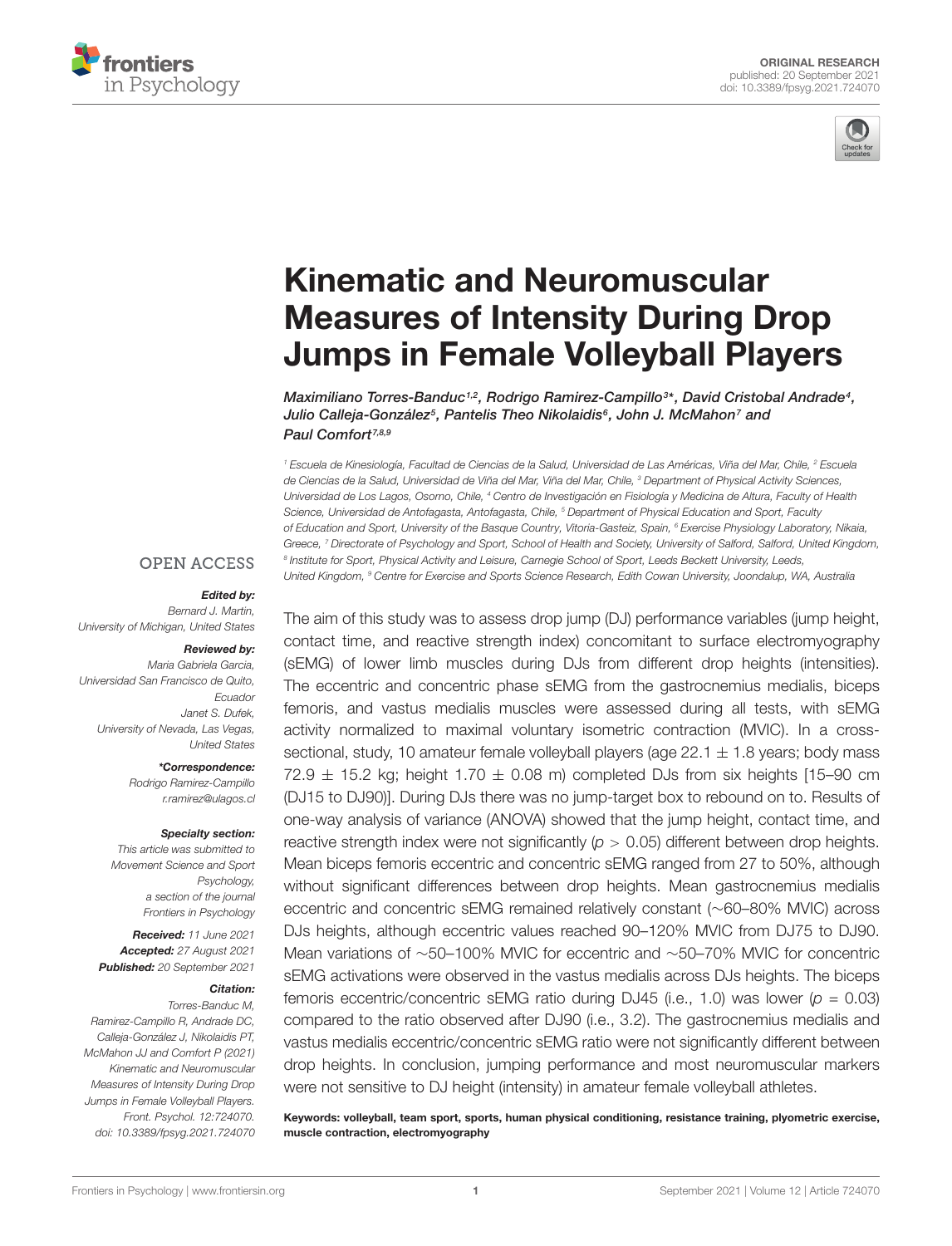# **INTRODUCTION**

Volleyball is a team sport characterized by periods of short duration (i.e., 3–9 s), high-intensity activities, interspersed with periods (i.e., 10–20 s) of recovery [\(García-De-Alcaraz](#page-10-0) [et al.,](#page-10-0) [2020\)](#page-10-0). Although the actions performed by players may vary in terms of their individual roles, related to technical and tactical requirements, accelerations, decelerations, jumping, ball-striking, and multidirectional locomotion are common movements [\(Sheppard et al.,](#page-11-0) [2007\)](#page-11-0). In particular, jumping ability has previously been shown to be related to better performance in volleyball [\(Ziv and Lidor,](#page-11-1) [2010\)](#page-11-1). In fact, scoring actions (i.e., spike, block, and serve) are mainly performed while jumping vertically [\(Sheppard et al.,](#page-11-0) [2007\)](#page-11-0). Indeed, there is a significant increase in the number of jumps per set (113.5–181.3 jumps), from young to elite players in men's volleyball [\(De Alcaraz](#page-10-1) [et al.,](#page-10-1) [2017\)](#page-10-1). Accordingly, with the principle of training specificity volleyball players should systematically engage in jump-related training programs to improve sports performance [\(Gabbett,](#page-10-2) [2016\)](#page-10-2), in a phased, sequential, manner which also includes the development of maximal force production characteristics (i.e., strength) [\(Lloyd et al.,](#page-11-2) [2011\)](#page-11-2).

Plyometric exercises are often used in jump-related training programs to improve jumping ability, which play a pivotal role in volleyball performance [\(Ziv and Lidor,](#page-11-1) [2010\)](#page-11-1). In fact, volleyball is considered a very "explosive" and fast-paced sport in which plyometric training is widely used [\(Silva et al.,](#page-11-3) [2019\)](#page-11-3). The drop jump (DJ) is a common plyometric drill, especially among volleyball players [\(Ziv and Lidor,](#page-11-1) [2010;](#page-11-1) [Silva et al.,](#page-11-3) [2019\)](#page-11-3) and comprises of a rapid transition between the eccentricconcentric [i.e., stretch-shortening cycle (SSC)] muscle actions [\(Heiderscheit et al.,](#page-10-3) [1996\)](#page-10-3), allowing greater muscle activation and force via stimulation of the muscle spindle [\(Peng et al.,](#page-11-4) [2011\)](#page-11-4). The alternating eccentric-concentric muscle work also leads to the accumulation of potential elastic energy (via the series and parallel elastic components), consequently allowing more work to be performed in the concentric phase [\(Taube et al.,](#page-11-5) [2012\)](#page-11-5). However, optimal drop height when performing DJs to promote muscle performance is inconclusive [\(Ramirez-Campillo et al.,](#page-11-6) [2013\)](#page-11-6), especially regarding DJ intensity.

Commonly, athletes perform DJs at increased heights for a greater training intensity stimulus [\(Peng et al.,](#page-11-4) [2011\)](#page-11-4), as a greater drop height results in an increased duration for acceleration, leading to an increased velocity of the center of mass and therefore an increased momentum on impact with the ground. In this sense, it has been suggested that intensity could be evaluated by examining a variety of kinematic parameters (e.g., jump height) and by assessing the activation of muscle by surface electromyography (sEMG) [\(Ebben et al.,](#page-10-4) [2008\)](#page-10-4). In practical terms, acute increases in sEMG during training exercises may lead to greater training-related adaptations, as suggested in previous studies with team-sport athletes [\(Serner et al.,](#page-11-7) [2014\)](#page-11-7). However, the interpretation of this must be done with caution considering there is no simple closed-form or equation that describes this relationship [\(Disselhorst-Klug and Williams,](#page-10-5) [2020\)](#page-10-5). The sEMG is commonly used as a marker of intensity in strength training exercise [\(Krommes et al.,](#page-11-8) [2017\)](#page-11-8), with a quadratic increase

in root-mean-square amplitude of the sEMG signal across force levels from 20, 40, 60, 80, and 100% of maximal voluntary contraction [\(Lenhardt et al.,](#page-11-9) [2009\)](#page-11-9). Moreover, greater intensity usually allow greater training-related adaptations [\(ACSM,](#page-10-6) [2009\)](#page-10-6). Regarding DJs, it has been shown that greater drop heights may have a significant effect on sEMG achieved during the rebound jump [\(Aboodarda et al.,](#page-10-7) [2014\)](#page-10-7), with greater sEMG activity during DJs executed from a 60 cm box (DJ60) than from a 40 cm (DJ40) [\(Bobbert et al.,](#page-10-8) [1987b\)](#page-10-8) or 20 cm box (DJ20) [\(Peng et al.,](#page-11-4) [2011\)](#page-11-4), suggesting greater plyometric jump intensity from greater drop heights. Similarly, the use of DJ height that allow athletes to achieve maximal reactive strength index may offer greater training-induced adaptations [\(Ramirez-Campillo et al.,](#page-11-10) [2018b\)](#page-11-10). In this sense, outcomes such as reactive strength index or sEMG can be used as a proxy for potential adaptations. However, not all studies agree with these assertions [\(Ebben et al.,](#page-10-4) [2008\)](#page-10-4). Moreover, although power output and reactive strength may augment with initial increases in box drop height, if drop height continues to increase the overall muscle performance may be negatively affected [\(Flanagan and Comyns,](#page-10-9) [2008\)](#page-10-9), if the athlete does not possess the appropriate force production capabilities required to rapidly decelerate and accelerate their center of mass. Indeed, such relationships may be modulated by athlete's characteristics, such as the sex of the athlete and their relative strength capabilities, the latter being particularly relevant among females, including female volleyball players [\(Beckham et al.,](#page-10-10) [2019;](#page-10-10) [Fuchs et al.,](#page-10-11) [2019\)](#page-10-11).

Although some researchers have assessed kinematic and neuromuscular measures of intensity during SSC actions [\(Ebben](#page-10-4) [et al.,](#page-10-4) [2008;](#page-10-4) [Ebben et al.,](#page-10-12) [2011\)](#page-10-12), whether the results from such studies are replicable in volleyball players is a matter of further research. Previously, jumping performance and neuromuscular markers [\(Andrade et al.,](#page-10-13) [2020\)](#page-10-13), as well as biomechanical outcomes [\(Peng et al.,](#page-11-11) [2019\)](#page-11-11) in male volleyball players, were sensitive to DJ height, although not in a clear dose-response fashion. Regarding female volleyball players, the lack of studies preclude analysis of such phenomenon, although it seems that important differences between male and female volleyball players may be hypothesized [\(Fuchs et al.,](#page-10-11) [2019\)](#page-10-11). Considering the lack of plyometric training studies conducted among females compared to males [\(Ramirez-Campillo et al.,](#page-11-12) [2018a\)](#page-11-12) and the increased participation of females in volleyball, particularly at amateur level, more research on this issue is needed. This may help strength and conditioning coaches to prescribe adequate plyometric training loads, as needless extra training (e.g., excessive DJ heights) may expose athletes to greater injury risk, especially among females [\(Brumitt et al.,](#page-10-14) [2016\)](#page-10-14).

From a biomechanical standpoint as the increased drop height results in increased drop duration and therefore acceleration, this would result in a higher impact velocity, increased momentum, and so a higher braking net impulse [\(Bobbert et al.,](#page-10-15) [1987a\)](#page-10-15). Due to the aforementioned biomechanical considerations, increased drop heights may impose a suboptimal intensity-related stimulus if the athlete does not possess the appropriate force production capabilities required to rapidly decelerate and accelerate their center of mass. Even among male volleyball players, whom usually have greater strength level compared to females, increased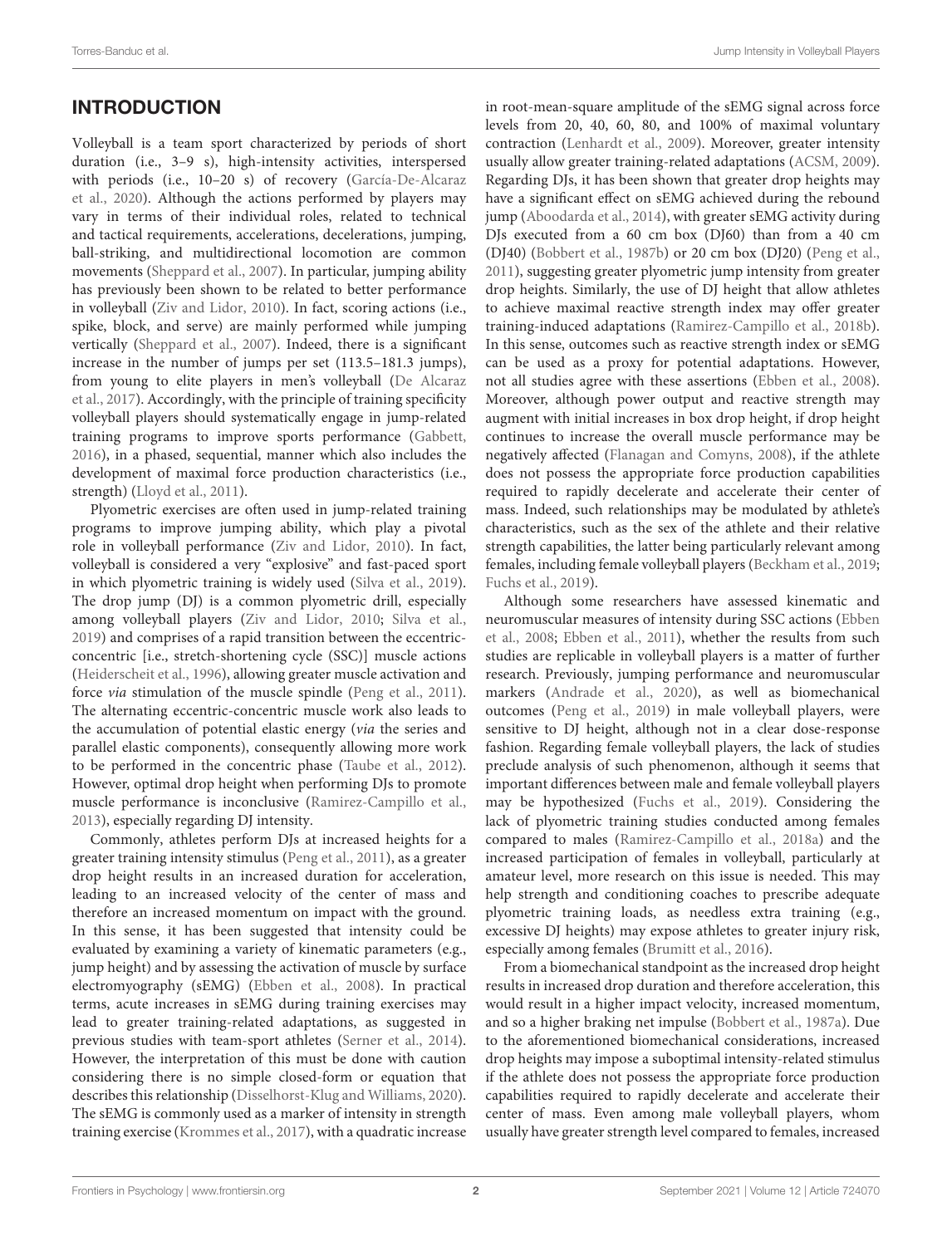drop height may not be an appropriate intensity-related stimulus [\(Andrade et al.,](#page-10-13) [2020\)](#page-10-13). Moreover, although reactive strength index and jump height may augment with initial increases in box drop height, further drop height increases are expected to reduce reactive strength index and jump height [\(Flanagan](#page-10-9) [and Comyns,](#page-10-9) [2008\)](#page-10-9). Therefore, the main aim of this study was to assess maximal jumping performance and neuromuscular activity in lower limb muscles of amateur female volleyball players after DJ from different drop heights, using markers such as reactive strength index, jump height, contact time, and sEMG. We hypothesized that increasing the drop height during DJ will induce greater contact time among amateur female volleyball players, with greater sEMG, although reduced reactive strength index and jump height.

# MATERIALS AND METHODS

## Experimental Approach to the Study

This study followed a cross-sectional design. Female volleyball players were assessed for the effects of box height during DJ on sEMG, reactive strength index, jump height, and contact time. Jumps were completed from 15-, 30-, 45-, 60-, 75-, and 90 cm boxes.

## **Participants**

Ten female amateur volleyball players (age,  $22.1 \pm 1.8$  years; body mass, 72.9  $\pm$  15.2 kg; height, 1.70  $\pm$  0.08 m; body mass index,  $25.1 \pm 4.2$  kg/m2) participated in this study. The participants positions were as follow: middle-blocker ( $n = 2$ ), libero ( $n = 1$ ), spiker ( $n = 5$ ), and opposite-spiker ( $n = 2$ ). Athletes were recruited during the competitive period, where they usually completed one regional-level competition per week. Athletes participated in regular volleyball training sessions for 2 h per day, 3 days per week, during 3 months prior to inclusion in this study. All athletes had  $\geq$ 2 years of regular training and competition experience in volleyball. At recruitment in this study, most of the volleyball training practice was devoted to technical and tactical drills. Moreover, the participants had no regular experience with resistance training or structured plyometric training in the 3 months preceding this study, particularly with DJs. Inclusion criteria were: (i) healthy by self-report (heart and pulmonary disease, and recent surgeries); (ii) completion of an exhaustive health questionnaire; (iii) without injury history in the past 3 months prior to testing (confirmed by checking their training logs with the team head coach). Exclusion criteria were: (i) any condition considered to affect muscle function (e.g., recent bone fractures) or the measurement protocol (e.g., herniated discs); and (ii) being on medications considered to affect dependent variables (e.g., anabolic steroids). The methods and procedures used were approved by the local university (CODE: N◦ 155/2018-code 195.18) and were based on the latest version of the Helsinki declaration.

# Data Collection

To increase testing reliability and minimize learning effects, participants were familiarized with testing protocols during two 1-h sessions, the week before measurements. During familiarization, participants completed a maximal voluntary isometric contraction (MVIC) test on day one and a series of DJ tests on the next familiarization session, with ≥48 h from previous MVIC testing. During testing sessions, the participants performed the MVIC and (after 5 min of recovery) DJs on the same day (avoiding repositioning of the electrodes). The day before a testing session, participants were instructed to perform a low-intensity workout and maintain their dietary routine. A standardized warm-up was completed before each testing session including 5 min of free running and 5 min of dynamic jumps and dynamic stretching [\(Andrade et al.,](#page-10-16) [2015\)](#page-10-16). All jump tests were performed on the volleyball court where the participants trained and competed. Participants were asked to use the same sport garments, including the shoes that they usually wore during training and/or competition. The sEMG activity was recorded during each test. All measurements were conducted on the same laboratory, under controlled temperature and humidity conditions. Although we did not control for hormone status nor menstrual cycle phase, all the participants were eumenorrheic and did not take any hormonal contraceptive. Furthermore, previous works did not find differences in the DJ (Sipavičiené [et al.,](#page-11-13) [2013\)](#page-11-13) performance over the course of an ovarian menstrual cycle. All tests were conducted and at the same time of day to avoid the influence of circadian rhythms.

#### Anthropometry

Standing height (m) and body mass (kg) were assessed using a stadiometer/mechanical scale (SECA, model 220, Hamburg, Germany) with precisions of 0.1 cm and 0.1 kg, respectively. Subjects were tested in light clothing (shoes were removed). The body mass index was calculated from the two measurements (kg·m−<sup>2</sup> ).

### Maximal Voluntary Isometric Contraction

Following a thorough explanation of the testing procedures, the athletes completed a specific warm-up by completing several submaximal contractions of the knee extensor and plantar flexor musculature. After the warm-up, athletes completed three knee and ankle extension and flexion non-ramped MVIC trials on an isokinetic dynamometer (Biodex®, System 3 Pro, NY, United States) (see **[Figure 1A](#page-6-0)**), with 1 min resting among trials [\(Ebben et al.,](#page-10-17) [2010\)](#page-10-17). For all MVIC attempts, the gravity effect torque was obtained by weighing the limb with the isokinetic device, and the participants were instructed to perform at maximal effort, given them the instruction to "try to extend your leg (or foot), as hard as you can." Verbal encouragement was provided during maximal attempts. Each MVIC trial lasted 4– 5 s. During the knee extension test, the participants seated in the dynamometer so that their hip and knee joints were positioned at ∼90◦ angles. Strap was wrapped ∼3 cm above the lateral malleolus of the athlete's ankle (dominant side), as well as at the thigh, waist, and chest. Care was taken to align the centers of rotation of the knee joint and dynamometer. In the ankle flexion MVIC test, the dynamometer orientation was set at 90°, with a tilt at 0◦ , seat orientation at 90◦ , seatback tilt at 70–85◦ , footplate tilt at 0◦ , and knee flexion at 20–30◦ . The axis of rotation was set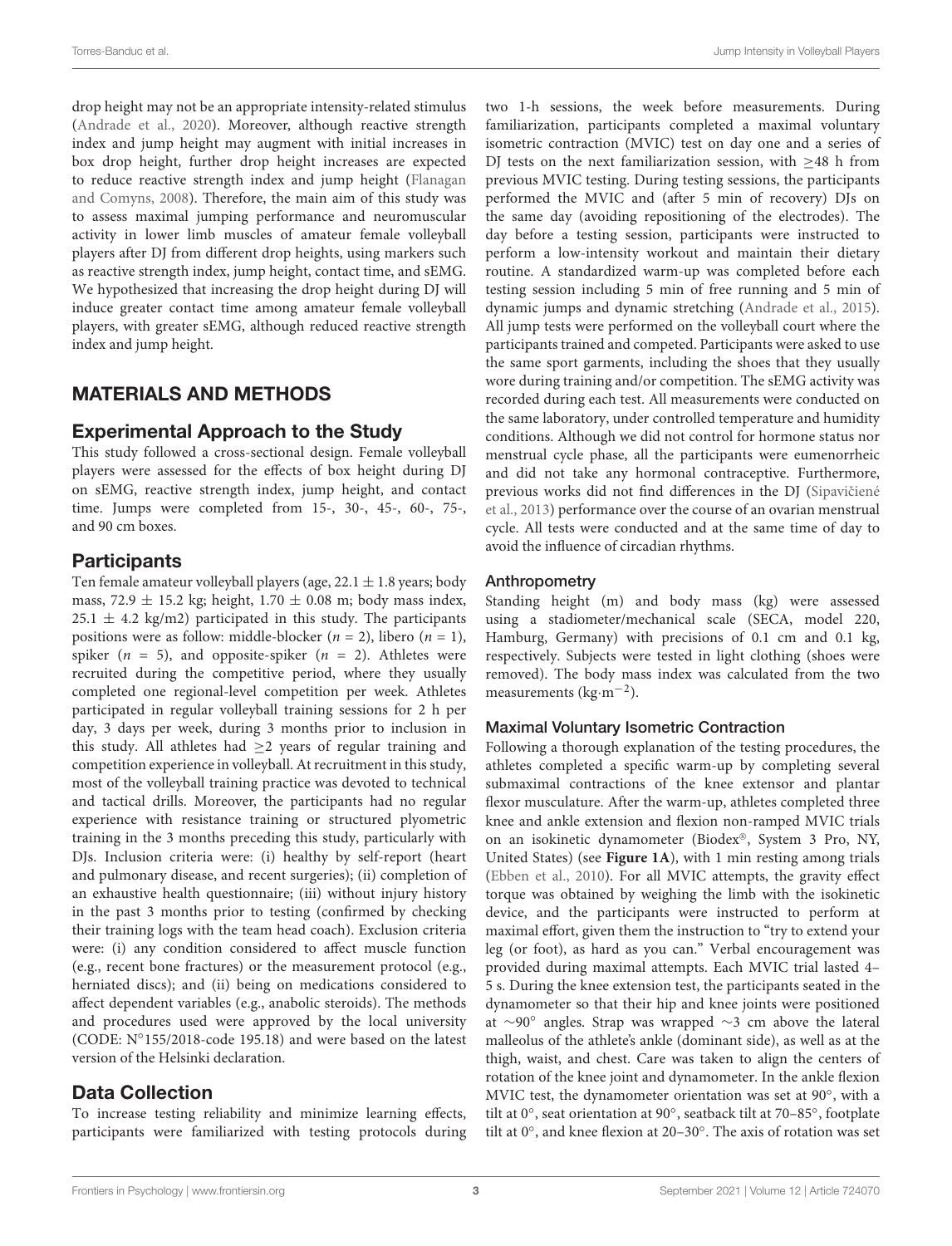in neutral position, were axis passes through the body of talus, fibular malleolus, and through or just below the tibial malleolus. The dominant ankle of the athlete (determined by asking the participant the preferred leg used to kick a ball) was attached to the dynamometer with an ankle attachment device, in addition to the use of straps at the chest and waist.

#### Drop Jump Tests

Drop jump heights were randomly selected from 15-, 30-, 45-, 60-, 75-, and 90 cm boxes (DJ15, DJ30, DJ45, DJ60, DJ75, and DJ90, respectively) (see **[Figure 1A](#page-6-0)**), and participants completed 3 trials at each randomly selected height. An electronic contact mat (Axon Jump 4.0, Bioengineering Sports, Argentina) (see **[Figure 1B](#page-6-0)**) was used to measure contact time (ms) and flight time, the latter of which was used to calculate jump height. Besides, the reactive strength index was calculated as jump height/contact time (mm·ms−<sup>1</sup> ), as previously described [\(Flanagan and Comyns,](#page-10-9) [2008\)](#page-10-9). Players jumped with arms akimbo and stepped of the box with the leading leg straight to avoid any initial upward propulsion during DJ execution. Upon landing, they were instructed to jump for maximal height and minimal contact time in order to maximize reactive strength index [\(Barnes et al.,](#page-10-18) [2007\)](#page-10-18). They had 30 s of rest between jumps and 60 s between heights [\(Andrade et al.,](#page-10-13) [2020\)](#page-10-13). Of note, each athlete completed 18 total jumps (i.e., 3 trials  $\times$  6 box heights). Maximal performance (e.g., jump height) was most commonly achieved during the first or second trial (i.e., in 36 of 60 maximal jumps), suggesting lack of learning effect from repeated trials. Additionally, pilot statistical analyses indicated that the mean or the best value (from 3 trials) yielded similar results (i.e., outcomes  $p > 0.05$  between DJ heights). Considering that maximal jumping performance may be more ecologically valid for volleyball players, the best performance trial (higher reactive strength index value, associated jump height, and contact time) was used for statistical analysis as previously suggested [\(Andrade et al.,](#page-10-13) [2020\)](#page-10-13).

#### Surface Electromyography

The sEMG data was acquired (Trigno Wireless System, Delsys, Natick, MA, United States) and used to quantify muscle activity. After warm-up the skin was carefully shaved, abraded and cleansed with alcohol prior to application of EMG + IMU sensor (Trigno Avanti Sensor, Delsys, Natick, MA, United States), whose sample rate of the EMG signal is 1950 and 148 Hz for the accelerometer. As previously suggested [\(Andrade et al.,](#page-10-13) [2020\)](#page-10-13) the electrodes were placed on the muscle belly surface of the biceps femoris, gastrocnemius medialis and vastus medialis muscles of the dominant leg according to the "Surface Electromyography for the Non-Invasive Assessment of Muscles (SENIAM)" recommendations.<sup>[1](#page-5-0)</sup> The electrodes were secured with adhesive tape (3M, Canada). The sEMG signals from each electrode were amplified (input impedance 120 k $\Omega$ ; signal to noise ratio 750; inter-electrode distance of 10 mm) [\(Ebben](#page-10-4) [et al.,](#page-10-4) [2008\)](#page-10-4) and gain range of 500–5000. Surface electrodes were connected by Wi-Fi to a base station (Trigno Base Station, Trigno Wireless System, Delsys, Natick, MA, United States) and streamed continuously to a computer through an analog to digital converter (G-42, HP notebook computer, United States). The sEMG data was managed with computer software (EMGworks®, Delsys, Natick, MA, United States). All data were centered and filtered with a 10 Hz high-pass and a 500 Hz low-pass second order infinite impulse response (IIR) Butterworth filter.

#### **Surface electromyography and IMU data recording**

The root mean square (RMS) was used to assess sEMG recorded during jump testing [\(Ebben et al.,](#page-10-4) [2008\)](#page-10-4). Data were calculated using a 60 ms moving window. Data were analyzed to identify the pre- and post-contact muscle burst timing and the magnitude of action for the jump [\(Ebben et al.,](#page-10-17) [2010\)](#page-10-17). The RMS was evaluated as previously suggested [\(Gonzalez-Izal et al.,](#page-10-19) [2012\)](#page-10-19):

$$
RMS = \sqrt{\frac{1}{n} \sum_{n} x_n^2}
$$

where Xn is the value of the sEMG signal and n is the sample number. During DJ the eccentric and concentric sEMG activity was recorded, coupled with an inertial measurement unit to detect each phase (Trigno Avanti EMG + IMU Sensor, Delsys, Natick, MA, United States). To this aim, the IMU was placed at 1/3 on the line between the tip of the fibula and the tip of the medial malleolus. Behavior analysis of the IMU acceleration signal during a DJ was conducted in a pilot session before the testing sessions. After the application of 10 Hz finite-impulseresponse (FIR) filter, signal rectification, and low-pass filtered with a 5 Hz FIR filter, both using a Blackman window (i.e., acceleration impact filter), an initial peak at the beginning of the DJ was noted, corresponding to initial DJ ground contact (start of the eccentric phase), visually determined as the increase in the amplitude of the acceleration (above baseline). Thereafter, the peak progressively descended until return to baseline (i.e., end of the initial peak, end of the eccentric phase, and start of the concentric phase). Another peak was observed after the flight phase of the DJ. Using data from contact time and flight time, calculations allowed the identification of the eccentric and concentric phases. From these recordings, eccentric/concentric ratio was calculated. Each RMS sEMG data was expressed as a percentage of MVIC [\(Walker et al.,](#page-11-14) [2012\)](#page-11-14) using the highest sEMG recorded during MVIC trials [\(Andrade et al.,](#page-10-13) [2020\)](#page-10-13). The reliability of these measures has previously been established [\(Gonzalez-Izal et al.,](#page-10-19) [2012\)](#page-10-19).

### Statistical Analyses

The data used in the statistical analyses is available from the corresponding author upon reasonable request.

The Shapiro–Wilk ( $n < 50$ ) and Levene tests, respectively analyzed the normality and homoscedasticity of the outcome variables. When the data did not confront to the test for normality and/or homogeneity of variance, they were log transformed and were back transformed for presentation purposes.

Data are presented as mean  $\pm$  SEM. The within-session (between-trial) reliabilities of all dependent variables were assessed by calculating intra-class correlation coefficients and

<span id="page-5-0"></span><sup>1</sup><http://www.seniam.org>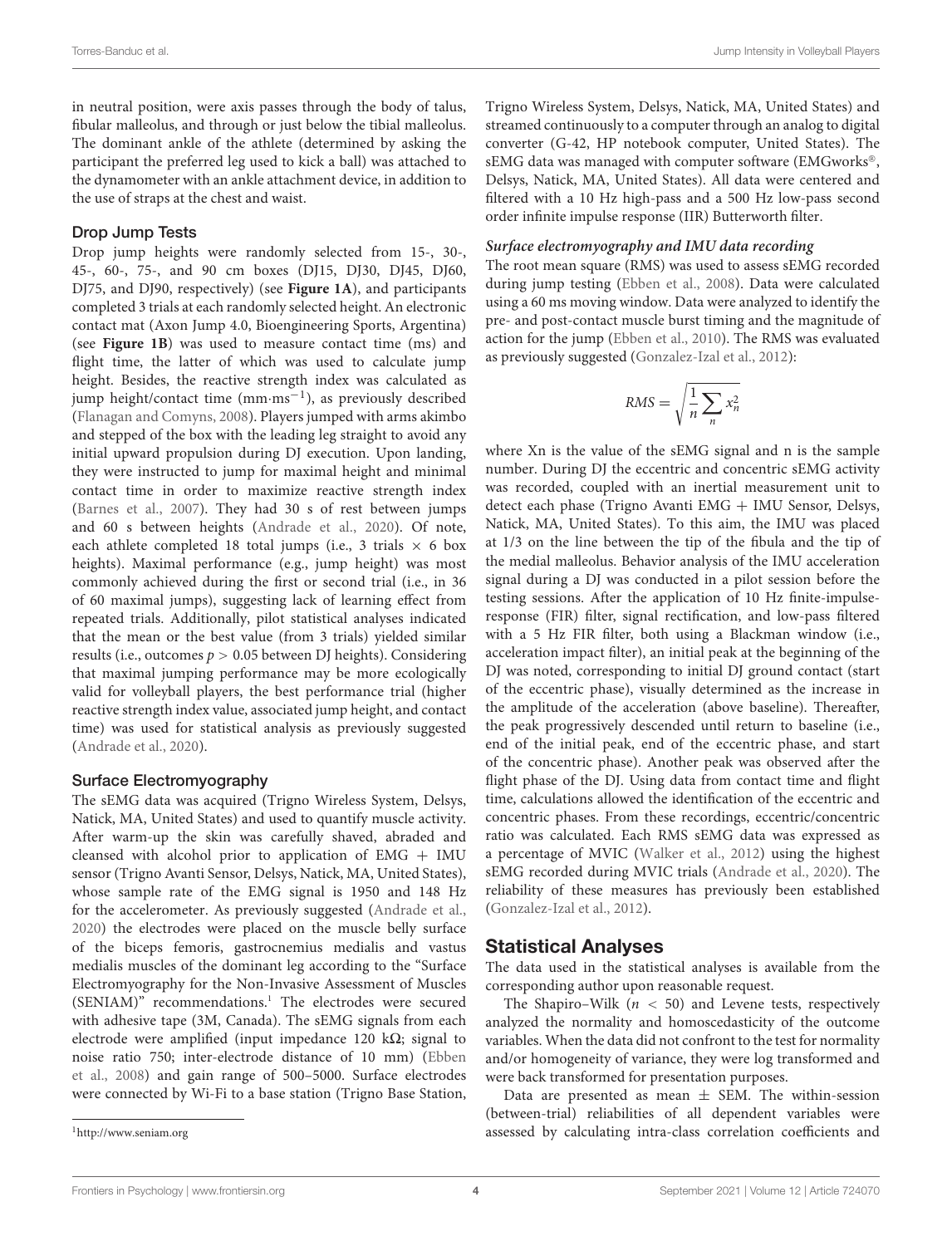

<span id="page-6-0"></span>coefficient of variation and the associated 95% confidence intervals. As previously suggested, intra-class correlation coefficients values <0.5, between 0.5 and 0.75, between 0.75 and 0.9, and >0.9 were interpreted as poor, moderate, good, and excellent reliability, respectively, based on the lower bound 95% confidence interval [\(Koo and Li,](#page-11-15) [2016\)](#page-11-15).

To calculate the sample size, validated [\(Faul et al.,](#page-10-20) [2007\)](#page-10-20) statistical software (GPower; University of Dusseldorf, Dusseldorf, Germany) was used. Given the study design (one groups and six repeated measures), a moderate effect size (Cohen's  $f$ ) = 0.6–1.2 [\(Andrade et al.,](#page-10-13) [2020\)](#page-10-13), alpha-error < 0.05, the non-sphericity correction  $\epsilon = 1$ , the correlation between the repeated measures = 0.5, and a desired power (1-β error) = 0.95, the total sample size resulted in six participants. Considering potential dropouts, the minimal initial sample size was set at 10 participants. Considering the characteristics of the sample (i.e., females; amateur level) and the test [i.e., very short duration (<1 s per trial)], a reliability threshold was set at  $\leq$ 10% for the coefficient of variation [\(Stokes,](#page-11-16) [1985\)](#page-11-16).

A series of repeated measures one-way ANOVA tests were used to compare dependent variables collected during the DJ. When a significant F-value was achieved, Bonferroni post hoc procedures were performed to locate the pairwise differences between the means. Effect sizes (ES) were determined by calculating partial eta-squared  $(n_p^2)$  derived from ANOVA analysis, converted to Cohen's  $d$  values as previously outlined [\(Fritz et al.,](#page-10-21) [2012\)](#page-10-21) and interpreted using the conventions outlined for sport sciences: <0.2, trivial; 0.2–0.6, small; >0.6–1.2, moderate;  $>1.2-2.0$ , large;  $>2.0-4.0$ , very large;  $>4.0$ , extremely large [\(Hopkins et al.,](#page-11-17) [2009\)](#page-11-17). Significance was set at an a priori

alpha level of  $p < 0.05$ . All statistical calculations were performed using STATISTICA® Software (Version 8.0, StatSoft, Inc., Tulsa, OK, United States).

# RESULTS

For the DJ performance variables contact time, jump height, and reactive strength index, the intra-class coefficients were calculated, for each of the six drop heights, yielding 18 calculations, and 8 demonstrated good reliability, 7 moderate reliability, and 3 poor reliability, based on the lower bound 95% confidence intervals for intra-class correlation coefficients (**[Table 1](#page-7-0)**). The general trend was for reliability to reduce with an increase in drop height. Regarding the coefficient of variation, 12 out of 18 calculations achieved the ≤10% threshold, with a general trend for reduced reliability in the reactive strength index.

The lowest contact time was achieved in the DJ30  $(375.2 \pm 41.7 \text{ ms})$ , and the highest was achieved in the DJ90 (460.6  $\pm$  50.0 ms), with a difference of ~23%, although no significant (i.e., trivial) differences were observed between drop heights (**[Table 2](#page-8-0)**). Furthermore, the jump height of the athletes ranged from 27.7 to 29.3 cm, and from 0.66 to 0.87 mm·ms−<sup>1</sup> for reactive strength index, without significant differences between any drop heights (**[Table 2](#page-8-0)**).

The sEMG of the biceps femoris during the eccentric phase varied from 32% (DJ75) to 50% (DJ90), although without significant differences between any drop heights (**[Table 2](#page-8-0)**). Similarly, the biceps femoris concentric sEMG activation varied between 27 and 42%, without significant differences between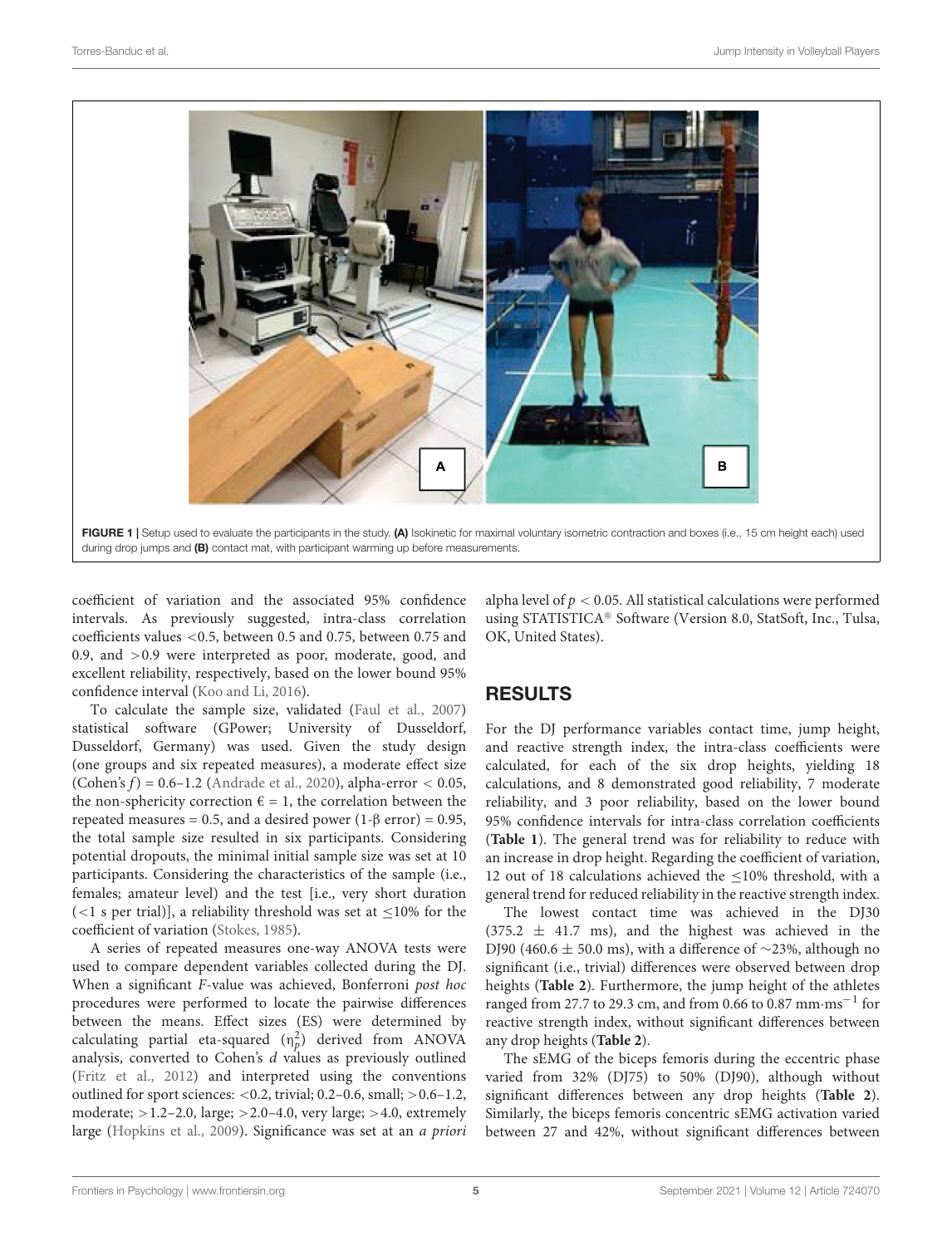<span id="page-7-0"></span>TABLE 1 | Reliability [intra-class correlation coefficient (ICC) and coefficient of variation (CV)] of drop jump performance variables.<sup>1</sup>

|                     | <b>DJ15</b>             | <b>DJ30</b>         | <b>DJ45</b>         | <b>DJ60</b>         | <b>DJ75</b>         | <b>DJ90</b>         |
|---------------------|-------------------------|---------------------|---------------------|---------------------|---------------------|---------------------|
| <b>Contact time</b> |                         |                     |                     |                     |                     |                     |
| ICC                 | $0.95(0.82 - 0.99)$     | $0.96(0.84 - 0.99)$ | $0.96(0.84 - 0.99)$ | $0.91(0.69 - 0.98)$ | $0.97(0.87 - 0.99)$ | $0.86(0.38 - 0.97)$ |
| <b>CV</b>           | $8.8\%$ (6.0-16.6%)     | $9.3\%$ (6.3-17.6%) | $9.2\%$ (6.3-17.5%) | 11.8% (8.0-22.6%)   | $6.2\%$ (4.1-12.2%) | $9.6\%$ (6.1-22.3%) |
| Jump height         |                         |                     |                     |                     |                     |                     |
| ICC                 | $0.96(0.84 - 0.99)$     | $0.92(0.71 - 0.98)$ | $0.91(0.67 - 0.98)$ | $0.94(0.76 - 0.98)$ | $0.87(0.53 - 0.97)$ | $0.92(0.60 - 0.99)$ |
| <b>CV</b>           | 4.9% (3.3–9.0%)         | $4.4\%$ (3.4–9.2%)  | $6.0\%$ (4.1-11.2%) | $4.8\%$ (3.2-8.9%)  | 8.7% (5.8-17.4%)    | 8.4% (5.3-19.4%)    |
|                     | Reactive strength index |                     |                     |                     |                     |                     |
| ICC                 | $0.93(0.76 - 0.98)$     | $0.93(0.72 - 0.98)$ | $0.93(0.75 - 0.98)$ | $0.93(0.73 - 0.98)$ | $0.82(0.40 - 0.96)$ | $0.80(0.20 - 0.96)$ |
| <b>CV</b>           | 11.2% (7.6-21.4%)       | 11.7% (8.6-24.3%)   | 12.3% (8.3-23.5%)   | 11.2% (7.6-21.3%)   | 13.6% (9.0-27.8%)   | $9.4\%$ (6.0-21.9%) |

 $1$ Values in parenthesis include 95% confidence intervals.

any drop heights (**[Table 2](#page-8-0)**). Similarly, gastrocnemius medialis eccentric sEMG activation remained relatively constant between DJ15 and DJ60 (∼60–70%), with an increase up to 117% in DJ90, although these were not significant between drop heights (**[Table 2](#page-8-0)**). For the gastrocnemius medialis concentric sEMG, no significant differences were observed between any drop heights, with activation varying between 63 and 76% (**[Table 2](#page-8-0)**). The vastus medialis eccentric sEMG, although initially showed a reduction from DJ15 (∼69%) to DJ30 (∼55%), thereafter a relatively constant increase was noted up to a maximum of 104% achieved after DJ90 (**[Table 2](#page-8-0)**), although these were not significant (**[Table 2](#page-8-0)**). The vastus medialis concentric sEMG highlighted no significant variation (52–72%) between drop heights (**[Table 2](#page-8-0)**).

The biceps femoris eccentric to concentric sEMG ratio was relatively constant between DJ15 to DJ75, however, compared to the ratio achieved after DJ45 (i.e., 1.0), a significant ( $p = 0.03$ ;  $\eta_p^2 = 0.21$ ;  $d = 1.0$ , moderate) greater ratio was observed after DJ90 (i.e., 3.2) (**[Figures 2A,B](#page-8-1)**). The gastrocnemius medialis eccentric to concentric sEMG ratio showed a reduction from DJ15 (i.e., 1.5) to DJ45 (i.e., 0.9), and thereafter a relatively constant increase up to DJ90 (i.e., 1.7), although without significant differences between drop heights (**[Table 2](#page-8-0)**). The vastus medialis eccentric to concentric sEMG ratio showed variations between 1.0 (DJ30) and 2.5 (DJ90), although without significant differences between drop heights (**[Table 2](#page-8-0)**).

### **DISCUSSION**

The main aim of this study was to assess jumping performance and neuromuscular activity in lower limb muscles of female volleyball athletes after DJ from different drop heights, using parameters such as reactive strength index, jump height, contact time, and sEMG. Based on a previous study [\(Andrade et al.,](#page-10-13) [2020\)](#page-10-13), we hypothesized that increasing the drop height during DJ will not ensure greater kinematic and neuromuscular measures of intensity during plyometric jumps in female volleyball players. Indeed, aside from a greater biceps femoris eccentric/concentric sEMG ratio after DJ90 compared to DJ45, no significant differences were noted between drop

heights for the outcomes analyzed in female volleyball players. Therefore, jumping performance and neuromuscular markers were not sensitive to DJ height within these amateur female volleyball athletes.

No significant differences in contact time were noted between DJ15 to DJ90 box heights, whereas a ∼23% increase (although no significant) in contact time was noted in the DJ90 compared to previous drop heights. Relatedly, the reactive strength index, although did not varied significantly across the different drop heights, the lowest value (i.e., 0.7) was achieved after DJ90, a ∼22% reduction compared to the highest reactive strength index value achieved in the DJ30 (i.e., 0.9). Such reduction almost perfectly mimics the increase in the contact time observed in the DJ90. Athletes commonly perform DJs at increased heights for a greater training-intensity stimulus [\(Peng et al.,](#page-11-4) [2011\)](#page-11-4), with some studies showing greater sEMG activity after DJs executed from a 60 cm box (DJ60) than from a 40 cm (DJ40; i.e., males) [\(Bobbert et al.,](#page-10-8) [1987b\)](#page-10-8) or 20 cm box (DJ20; i.e., males and females) [\(Peng et al.,](#page-11-4) [2011\)](#page-11-4). Although this may suggest greater plyometric jump intensity from greater drop heights, our results, in contrast suggest that neither greater sEMG occurred nor greater kinematic (i.e., jump height, reactive strength index, and contact time) performance. Differences between the results of previous studies and our results are not easy to explain. However, participant's sex seems not a key factor, as previous studies in male volleyball players also found that increasing the drop height during DJs does not ensure a greater training intensity [\(Andrade et al.,](#page-10-13) [2020\)](#page-10-13). Moreover, similar to our findings, some studies also have noted that greater DJ height may, in fact, reduce performance (i.e., reactive strength index and jump height), for both trained and untrained participants [\(Flanagan and Comyns,](#page-10-9) [2008\)](#page-10-9). Therefore, using greater drop height may not always be an efficient strategy to increase training intensity for female volleyball players, as an important reduction in reactive strength index development may be induced, and a suboptimal reactive strength index during training may limit maximization of training-induced adaptations [\(Ramirez-Campillo et al.,](#page-11-10) [2018b\)](#page-11-10). Moreover, a greater drop height box could increase vertical ground reaction forces (vGRF) [\(Jensen and Ebben,](#page-11-18) [2007;](#page-11-18) [Ebben et al.,](#page-10-4) [2008,](#page-10-4) [2011\)](#page-10-12). Even a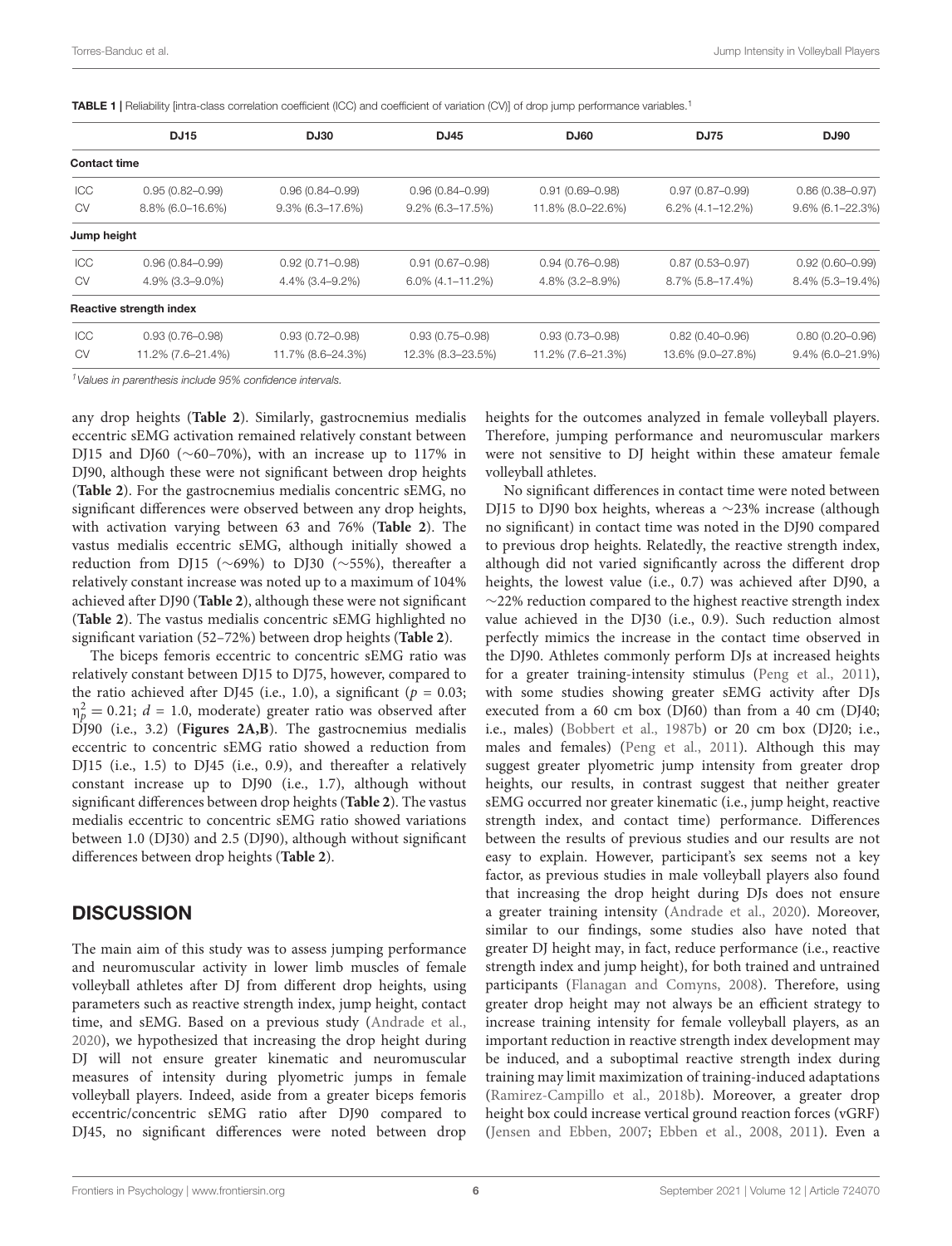<span id="page-8-0"></span>

|  |  |  |  |  | TABLE 2   Comparison of drop jump performance variables and surface electromyography (%MVC) between drop heights. |  |  |  |  |  |
|--|--|--|--|--|-------------------------------------------------------------------------------------------------------------------|--|--|--|--|--|
|--|--|--|--|--|-------------------------------------------------------------------------------------------------------------------|--|--|--|--|--|

|                                    | <b>DJ15</b>      | <b>DJ30</b>      | <b>DJ45</b>      | <b>DJ60</b>      | <b>DJ75</b>      | <b>DJ90</b>      | <b>ANOVA outcomes</b><br>Group $F(5, 50)$ , |
|------------------------------------|------------------|------------------|------------------|------------------|------------------|------------------|---------------------------------------------|
|                                    |                  |                  |                  |                  |                  |                  | p-value $(n_0^2)$                           |
| Contact time (ms)                  | $384.8 \pm 34.2$ | $375.2 \pm 41.7$ | $392.8 \pm 45.9$ | $377.6 \pm 39.5$ | $383.1 \pm 34.9$ | $460.6 \pm 50.0$ | $F = 0.5$ , $p = 0.78$ (0.05)               |
| Jump height (cm)                   | $27.7 \pm 1.8$   | $29.3 \pm 1.6$   | $29.2 \pm 1.5$   | $27.8 \pm 1.4$   | $29.0 \pm 1.5$   | $28.8 \pm 1.6$   | $F = 0.2$ , $p = 0.96$ (0.02)               |
| Reactive strength ( $mm.ms^{-1}$ ) | $0.76 \pm 0.01$  | $0.87 \pm 0.10$  | $0.84 \pm 0.11$  | $0.80 \pm 0.08$  | $0.80 \pm 0.07$  | $0.66 \pm 0.07$  | $F = 0.7$ , $p = 0.66$ (0.06)               |
| BF EC (%MVC)                       | $39.3 \pm 9.3$   | $37.0 \pm 8.9$   | $37.7 \pm 11.0$  | $42.5 \pm 11.0$  | $31.6 \pm 4.5$   | $50.0 \pm 16.2$  | $F = 0.3$ , $p = 0.92$ (0.03)               |
| BF CON (%MVC)                      | $28.6 \pm 6.8$   | $30.0 \pm 7.1$   | $36.0 \pm 7.6$   | $41.8 \pm 16.1$  | $29.5 \pm 5.2$   | $27.1 \pm 12.6$  | $F = 0.3$ , $p = 0.90$ (0.03)               |
| GM EC (%MVC)                       | $72.7 \pm 8.9$   | $62.3 \pm 12.5$  | $59.4 \pm 8.1$   | $67.8 \pm 11.0$  | $93.9 \pm 11.7$  | $117.1 \pm 30.3$ | $F = 2.3, p = 0.06$ (0.19)                  |
| GM CON (%MVC)                      | $63.4 \pm 9.2$   | $62.9 \pm 8.3$   | $75.3 \pm 7.0$   | $65.2 \pm 5.7$   | $64.7 \pm 6.3$   | $76.3 \pm 4.9$   | $F = 0.7$ , $p = 0.66$ (0.06)               |
| VM EC (%MVC)                       | $68.6 \pm 9.0$   | $54.8 \pm 6.6$   | $75.2 \pm 8.2$   | $95.0 \pm 18.2$  | $96.0 \pm 11.4$  | $104.4 \pm 24.5$ | $F = 2.1, p = 0.08$ (0.18)                  |
| VM CON (%MVC)                      | $52.5 \pm 7.0$   | $65.4 \pm 8.9$   | $72.3 \pm 11.8$  | $52.0 \pm 11.0$  | $64.4 \pm 9.8$   | $58.1 \pm 14.4$  | $F = 0.6$ , $p = 0.68$ (0.06)               |
| BF EC/CON ratio                    | $1.6 \pm 0.4$    | $1.4 \pm 0.2$    | $1.0 \pm 0.1$    | $1.7 \pm 0.3$    | $1.5 \pm 0.5$    | $3.2 \pm 0.9^a$  | $F = 2.7, p = 0.03$ (0.21)                  |
| GM EC/CON ratio                    | $1.5 \pm 0.4$    | $1.1 \pm 0.2$    | $0.9 \pm 0.2$    | $1.2 \pm 0.3$    | $1.6 \pm 0.3$    | $1.7 \pm 0.6$    | $F = 1.1, p = 0.38$ (0.1)                   |
| VM EC/CON ratio                    | $1.4 \pm 0.2$    | $1.0 \pm 0.2$    | $1.2 \pm 0.2$    | $2.4 \pm 0.7$    | $1.8 \pm 0.4$    | $2.5 \pm 0.9$    | $F = 1.8$ , $p = 0.13$ (0.16)               |

Data are mean ±SEM.

BF, biceps femoris; CON, concentric; DJ15-DJ90, drop jump from 15 to 90-cm boxes, respectively; GM, gastrocnemius medialis; EC, eccentric; MVC, maximal voluntary contraction; VM, vastus medialis.

<sup>a</sup>Significantly greater compared to DJ45 (p < 0.05).  $\eta^2_\text{\tiny C}$  partial eta-squared. Bold values: highest performance and sEMG values for each variable across drop heights.



<span id="page-8-1"></span>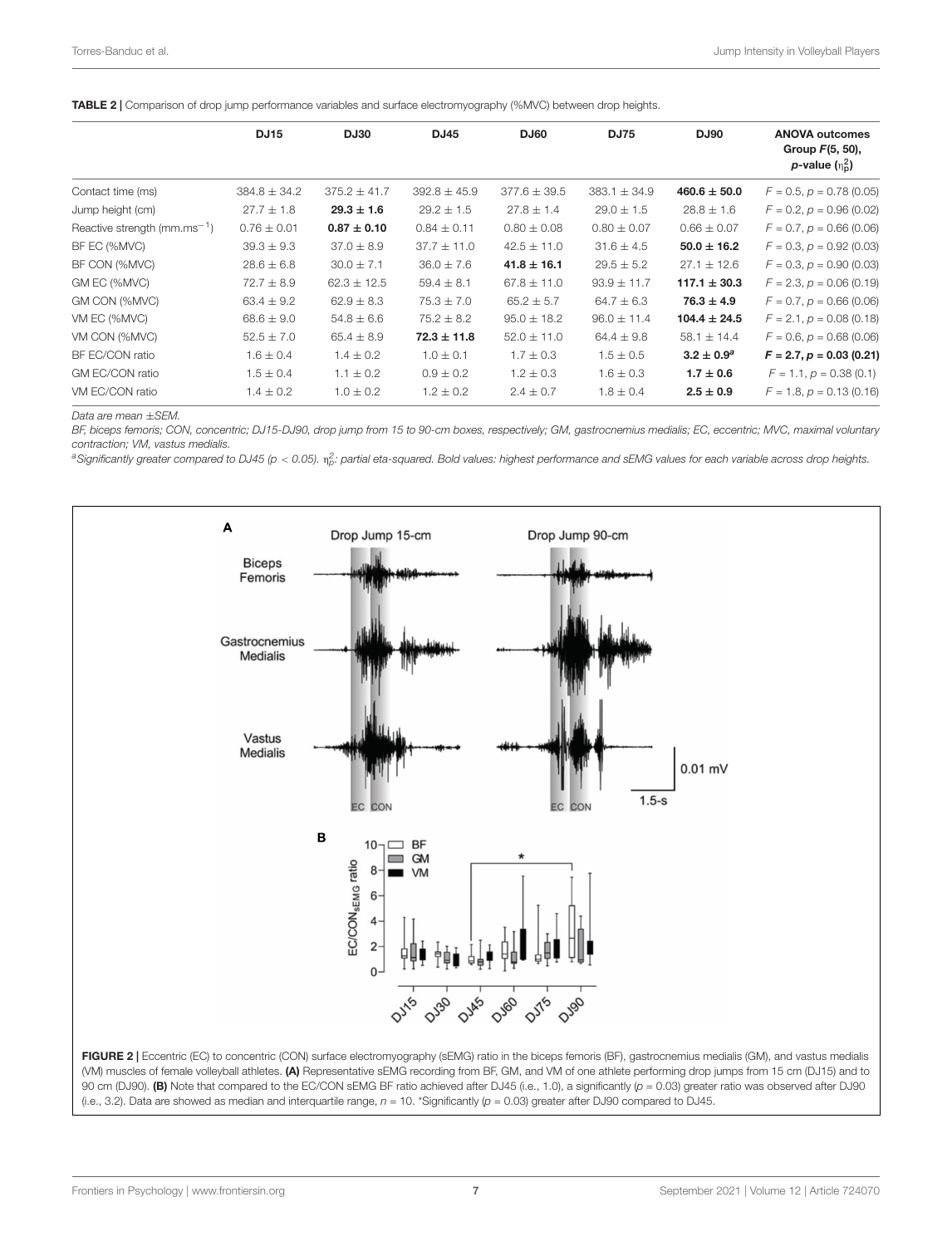DJ30 may induce vGRF  $\geq$ 4 times body mass in females athletes [\(McNair and Prapavessis,](#page-11-19) [1999\)](#page-11-19), potentially contributing to knee instability and non-contact ACL injury [\(Yu and Garrett,](#page-11-20) [2007\)](#page-11-20). Therefore, for amateur female volleyball athletes, in order to increase performance and reduce injury risk, the use of moderate height boxes (e.g., ≤DJ30) may be preferred over greater box heights.

Of note, although no significant concentric or eccentric sEMG differences were shown between DJ box heights, the highest values of sEMG activity usually occurred from greater DJ box heights, although the jumping parameters (i.e., reactive strength index) achieved relatively better performance at lower DJs box heights. Reduced jumping performance from higher DJ box drop heights might be related to neuromuscular inhibition, which serves as a protective mechanism to prevent muscle and tendon injury from excessive stress in the muscle-tendon unit [\(Komi,](#page-11-21) [2008\)](#page-11-21). However, a greater jumping performance may not necessarily coincide with RMS of sEMG activity [\(Andrade](#page-10-13) [et al.,](#page-10-13) [2020\)](#page-10-13). This might be explained by the reutilization of elastic energy due to the interaction between contractile elements and a series of elastic elements [\(Bobbert et al.,](#page-10-22) [1996\)](#page-10-22), gearing greater jumping performance independent of electrical activity. This notion is reinforced by the fact that at greater DJ box height (i.e., 90 cm), a ∼23% increase in contact time was noted compared to lower drop height (i.e., 15 cm), thus increasing elastic energy loss due to a prolonged SSC [\(Asmussen and Bonde-Petersen,](#page-10-23) [1974\)](#page-10-23), yielding a relatively reduced jumping performance and an increased sEMG activity. In the present study, sEMG activity was normalized to MVIC to compensate for differences in strength, muscle tone, fat mass, and muscle geometry among other factors that may induce bias in the results [\(Ankrum,](#page-10-24) [2000\)](#page-10-24). However, in the literature, different methodologies have been used to assess neuromuscular parameters [\(Ebben et al.,](#page-10-4) [2008,](#page-10-4) [2010;](#page-10-17) [Peng](#page-11-4) [et al.,](#page-11-4) [2011\)](#page-11-4), yielding different results. Although no consensus exists [\(Ebben et al.,](#page-10-4) [2008;](#page-10-4) [Peng et al.,](#page-11-4) [2011\)](#page-11-4), current results agree with the notion that moderate drop heights during DJ allow maximization of performance, including volleyball players [\(Andrade et al.,](#page-10-13) [2020\)](#page-10-13). In addition, it must be considered that the sEMG eccentric/concentric ratio may be particularly sensitive to changes in jumping intensity [\(Andrade et al.,](#page-10-13) [2020\)](#page-10-13) as indicated by the greater biceps femoris sEMG eccentric/concentric ratio after DJ90 compared to DJ45. Such result was in line with a tendency for decreased biceps femoris concentric sEMG and increased biceps femoris eccentric sEMG at greater DJ heights. Such findings may be related to the eccentric involvement of the biceps femoris at the hip joint to decelerate the center of mass at landing, with potential implications for hamstring strain injury risk reduction [\(Bourne et al.,](#page-10-25) [2018\)](#page-10-25).

Taken together, our results suggest that motor unit recruitment does not change across DJ box heights during the eccentric and concentric phases. This observation remains for different muscles (biceps femoris, vastus medialis, and gastrocnemius medialis) and different muscle actions (agonist and antagonist). Therefore, it is debatable if a greater DJ drop height is indicative of greater intensity. Based on recent results, the 50–100% of maximal countermovement jump height may be the appropriate individual relative drop height for the DJ among volleyball players [\(Peng et al.,](#page-11-11) [2019\)](#page-11-11). Future studies should analyze the effects of adequate (individualized) prescription of drop heights for the DJ on the physical fitness and injury risk among female volleyball players, as previously resolved in other groups of athletes [\(Ramirez-](#page-11-12)[Campillo et al.,](#page-11-12) [2018a,](#page-11-12) [2019\)](#page-11-22). Further, DJ drills are meant to be performed usually with a contact time of <250 ms. Of note, although all athletes have  $\geq 2$  years of regular training and competition experience in volleyball, is striking that almost all of them did not attain a contact time <250 ms during the different DJ heights. Indeed, only one of the female volleyball athletes managed to achieve such a performance, potentially highlighting that athletes were not appropriately conditioned to gain the maximal benefits from this task. Therefore, relative strength on DJ performance, particularly among female, including female volleyball athletes [\(Beckham et al.,](#page-10-10) [2019\)](#page-10-10), may be a factor for strength and conditioning coaches and researchers to consider.

#### Limitations

Some limitations should be acknowledged. Firstly, it would be risky to extrapolate current findings to other highly trained female volleyball groups, especially those with extensive strength and conditioning preparation, particularly resistance training preparation. Secondly, during the DJ testing session, all the players (except one) achieved contact time >250 ms. On one side, such contact time are commonly observed in the jumping actions of volleyball competitions, meaning high ecological validity for the current findings. However, if current findings may be extrapolated to DJ drills involving fast SSC muscle action, or ground foot contact time <250 ms, also referred as bounce DJ [\(Bobbert,](#page-10-26) [1990\)](#page-10-26), should be clarified in future research. Thirdly, drop height is influenced by box height [\(Geraldo et al.,](#page-10-27) [2019\)](#page-10-27), and a modulation of drop height from greater box heights (e.g., stepping down from the box) may have (inadvertently) occurred, decreasing the height the center of mass drops from. We recommend controlling the center of mass displacement adding cinematic analysis of this variable to confirm or discard the aforementioned. Fourthly, our small sample size may raise some questions on the external validity of these results, particularly since recruited athletes comes from different playing positions (e.g., libero, and setter), and with different training backgrounds (i.e.,  $>2$  years of volleyball experience). Future studies may consider the inclusion of amateur players but with more years of experience. Finally, the study design (cross-sectional) does not allow inferring cause-effect relationships. Therefore, extrapolation of current findings to training interventions should be performed with caution.

# **CONCLUSION**

Our results show that contact time, jump height, reactive strength index, as well as biceps femoris, medial gastrocnemius, and vastus medialis muscles sEMG (i.e., both concentric, eccentric, and eccentric/concentric ratio) were not significantly affected by DJs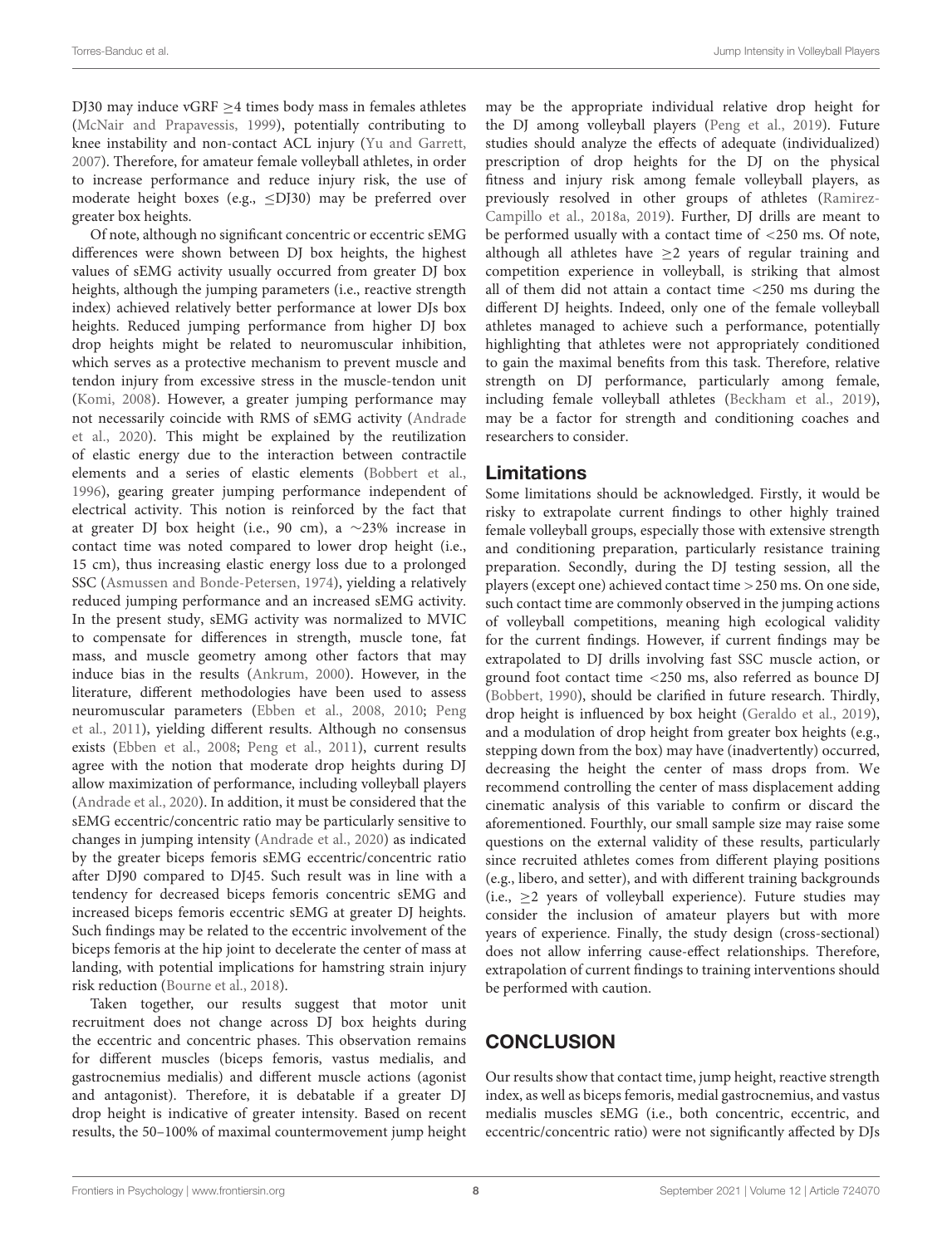performed from different drop heights (i.e., DJ15, DJ30, DJ45, DJ60 DJ75, and DJ90), except for a greater biceps femoris eccentric/concentric ratio from DJ90 compared to DJ45. Therefore, DJ performance variables (jump height, contact time, and reactive strength index) concomitant to sEMG of lower limb muscles during DJs from different box heights (intensities) are not sensitive markers to DJ box height (intensity) in amateur female volleyball athletes. In other words, increasing the box heights for DJs may not induce greater training stimulus (i.e., intensity).

# DATA AVAILABILITY STATEMENT

The original contributions presented in the study are included in the article/supplementary material, further inquiries can be directed to the corresponding author/s.

## **REFERENCES**

- <span id="page-10-7"></span>Aboodarda, S. J., Byrne, J. M., Samson, M., Wilson, B. D., Mokhtar, A. H., and Behm, D. G. (2014). Does performing drop jumps with additional eccentric loading improve jump performance? J. Strength Cond. Res. 28, 2314–2323. [doi: 10.1519/JSC.0000000000000498](https://doi.org/10.1519/JSC.0000000000000498)
- <span id="page-10-6"></span>ACSM (2009). American College of Sports Medicine position stand. Progression models in resistance training for healthy adults. Med. Sci. Sports Exerc. 41, 687–708. [doi: 10.1249/MSS.0b013e3181915670](https://doi.org/10.1249/MSS.0b013e3181915670)
- <span id="page-10-16"></span>Andrade, D. C., Henriquez-Olguín, C., Beltrán, A. R., Ramírez, M. A., Labarca, C., Cornejo, M., et al. (2015). Effects of general, specific and combined warmup on explosive muscular performance. Biol. Sport 32, 123–128. [doi: 10.5604/](https://doi.org/10.5604/20831862.1140426) [20831862.1140426](https://doi.org/10.5604/20831862.1140426)
- <span id="page-10-13"></span>Andrade, D. C., Manzo, O., Beltrán, A. R., Álvarez, C., Del Rio, R., Toledo, C., et al. (2020). Kinematic and neuromuscular measures of intensity during plyometric jumps. J. Strength Cond. Res. 34, 3395–3402. [doi: 10.1519/JSC.](https://doi.org/10.1519/JSC.0000000000002143) [0000000000002143](https://doi.org/10.1519/JSC.0000000000002143)
- <span id="page-10-24"></span>Ankrum, D. R. (2000). Questions to ask when interpreting surface electromyography (SEMG) research. Proc. Hum. Fact. Ergon. Soc. Annu. Meet. 44, 530–535. [doi: 10.1177/154193120004403036](https://doi.org/10.1177/154193120004403036)
- <span id="page-10-23"></span>Asmussen, E., and Bonde-Petersen, F. (1974). Storage of elastic energy in skeletal muscles in man. Acta Physiol. Scand. 91, 385–392. [doi: 10.1111/j.1748-1716.](https://doi.org/10.1111/j.1748-1716.1974.tb05693.x) [1974.tb05693.x](https://doi.org/10.1111/j.1748-1716.1974.tb05693.x)
- <span id="page-10-18"></span>Barnes, J. L., Schilling, B. K., Falvo, M. J., Weiss, L. W., Creasy, A. K., and Fry, A. C. (2007). Relationship of jumping and agility performance in female volleyball athletes. J. Strength Cond. Res. 21, 1192–1196. [doi: 10.1519/](https://doi.org/10.1519/00124278-200711000-00036) [00124278-200711000-00036](https://doi.org/10.1519/00124278-200711000-00036)
- <span id="page-10-10"></span>Beckham, G. K., Suchomel, T. J., Sole, C. J., Bailey, C. A., Grazer, J. L., Kim, S. B., et al. (2019). Influence of sex and maximum strength on reactive strength index-modified. J. Sports Sci. Med. 18, 65–72.
- <span id="page-10-26"></span>Bobbert, M. F. (1990). Drop jumping as a training method for jumping ability. Sports Med. 9, 7–22. [doi: 10.2165/00007256-199009010-00002](https://doi.org/10.2165/00007256-199009010-00002)
- <span id="page-10-22"></span>Bobbert, M. F., Gerritsen, K. G., Litjens, M. C., and Van Soest, A. J. (1996). Why is countermovement jump height greater than squat jump height? Med. Sci. Sports Exerc. 28, 1402–1412. [doi: 10.1097/00005768-199611000-00009](https://doi.org/10.1097/00005768-199611000-00009)
- <span id="page-10-15"></span>Bobbert, M. F., Huijing, P. A., and Van Ingen Schenau, G. J. (1987a). Drop jumping. I. The influence of jumping technique on the biomechanics of jumping. Med. Sci. Sports Exerc. 19, 332–338. [doi: 10.1249/00005768-198708000-00003](https://doi.org/10.1249/00005768-198708000-00003)
- <span id="page-10-8"></span>Bobbert, M. F., Huijing, P. A., and Van Ingen Schenau, G. J. (1987b). Drop jumping. II. The influence of dropping height on the biomechanics of drop jumping. Med. Sci. Sports Exerc. 19, 339–346. [doi: 10.1249/00005768-198708000-00004](https://doi.org/10.1249/00005768-198708000-00004)
- <span id="page-10-25"></span>Bourne, M. N., Timmins, R. G., Opar, D. A., Pizzari, T., Ruddy, J. D., Sims, C., et al. (2018). An evidence-based framework for strengthening exercises to prevent hamstring injury. Sports Med. 48, 251–267. [doi: 10.1007/s40279-017-0796-x](https://doi.org/10.1007/s40279-017-0796-x)
- <span id="page-10-14"></span>Brumitt, J., Heiderscheit, B. C., Manske, R. C., Niemuth, P., Mattocks, A., and Rauh, M. J. (2016). The lower-extremity functional test and lower-quadrant injury

### ETHICS STATEMENT

The studies involving human participants were reviewed and approved by the local university (UST, CODE: N155/2018 code 195.18) and were based on the latest version of the Helsinki declaration. The patients/participants provided their written informed consent to participate in this study.

## AUTHOR CONTRIBUTIONS

All authors made significant contributions, including preparation of the first draft of the manuscript, data collection, analysis of data, interpretation of data, and provided meaningful revision and feedback. All authors read and approved the final manuscript.

in NCAA division III athletes: a descriptive and epidemiologic report. J Sport Rehabil 25, 219–226. [doi: 10.1123/jsr.2014-0316](https://doi.org/10.1123/jsr.2014-0316)

- <span id="page-10-1"></span>De Alcaraz, A. G., Valadés, D., and Palao, J. M. (2017). Evolution of game demands from young to elite players in men's volleyball. Int. J. Sports Physiol. Perform. 12, 788–795. [doi: 10.1123/ijspp.2016-0027](https://doi.org/10.1123/ijspp.2016-0027)
- <span id="page-10-5"></span>Disselhorst-Klug, C., and Williams, S. (2020). Surface electromyography meets biomechanics: correct interpretation of sEMG-signals in neuro-rehabilitation needs biomechanical input. Front. Neurol. 11:603550. [doi: 10.3389/fneur.2020.](https://doi.org/10.3389/fneur.2020.603550) [603550](https://doi.org/10.3389/fneur.2020.603550)
- <span id="page-10-12"></span>Ebben, W. P., Fauth, M. L., Garceau, L. R., and Petushek, E. J. (2011). Kinetic quantification of plyometric exercise intensity. J. Strength Cond. Res. 25, 3288– 3298. [doi: 10.1519/JSC.0b013e31821656a3](https://doi.org/10.1519/JSC.0b013e31821656a3)
- <span id="page-10-17"></span>Ebben, W. P., Fauth, M. L., Petushek, E. J., Garceau, L. R., Hsu, B. E., Lutsch, B. N., et al. (2010). Gender-based analysis of hamstring and quadriceps muscle activation during jump landings and cutting. J. Strength Cond. Res. 24, 408–415. [doi: 10.1519/JSC.0b013e3181c509f4](https://doi.org/10.1519/JSC.0b013e3181c509f4)
- <span id="page-10-4"></span>Ebben, W. P., Simenz, C., and Jensen, R. L. (2008). Evaluation of plyometric intensity using electromyography. J. Strength Cond. Res. 22, 861–868. [doi:](https://doi.org/10.1519/JSC.0b013e31816a834b) [10.1519/JSC.0b013e31816a834b](https://doi.org/10.1519/JSC.0b013e31816a834b)
- <span id="page-10-20"></span>Faul, F., Erdfelder, E., Lang, A. G., and Buchner, A. (2007). G∗Power 3: a flexible statistical power analysis program for the social, behavioral, and biomedical sciences. Behav. Res. Methods 39, 175–191. [doi: /10.3758/BF03193146](https://doi.org//10.3758/BF03193146)
- <span id="page-10-9"></span>Flanagan, E., and Comyns, T. (2008). The use of contact time and the reactive strength index to optimize fast stretch-shortening cycle training. Strength Cond. J. 30, 32–38. [doi: 10.1519/SSC.0b013e318187e25b](https://doi.org/10.1519/SSC.0b013e318187e25b)
- <span id="page-10-21"></span>Fritz, C. O., Morris, P. E., and Richler, J. J. (2012). Effect size estimates: current use, calculations, and interpretation. J. Exp. Psychol. Gen. 141, 2–18. [doi:](https://doi.org/10.1037/a0024338) [10.1037/a0024338](https://doi.org/10.1037/a0024338)
- <span id="page-10-11"></span>Fuchs, P. X., Menzel, H. K., Guidotti, F., Bell, J., Von Duvillard, S. P., and Wagner, H. (2019). Spike jump biomechanics in male versus female elite volleyball players. J. Sports Sci. 37, 2411–2419. [doi: 10.1080/02640414.2019.1639437](https://doi.org/10.1080/02640414.2019.1639437)
- <span id="page-10-2"></span>Gabbett, T. J. (2016). The training-injury prevention paradox: should athletes be training smarter and harder? Br. J. Sports Med. 50, 273–280. [doi: 10.1136/](https://doi.org/10.1136/bjsports-2015-095788) [bjsports-2015-095788](https://doi.org/10.1136/bjsports-2015-095788)
- <span id="page-10-0"></span>García-De-Alcaraz, A., Ramírez-Campillo, R., Rivera-Rodríguez, M., and Romero-Moraleda, B. (2020). Analysis of jump load during a volleyball season in terms of player role. J. Sci. Med. Sport 23, 973–978. [doi: 10.1016/j.jsams.2020.03.002](https://doi.org/10.1016/j.jsams.2020.03.002)
- <span id="page-10-27"></span>Geraldo, G. D. F., Bredt, S. D. G. T., Menzel, H.-J. K., Cançado, G. H. D. C. P., Carvalho, L. A. C. M., Lima, F. V., et al. (2019). Drop height is influenced by box height but not by individual stature during drop jumps. J. Phys. Educ. 30:3078.
- <span id="page-10-19"></span>Gonzalez-Izal, M., Malanda, A., Gorostiaga, E., and Izquierdo, M. (2012). Electromyographic models to assess muscle fatigue. J. Electromyogr. Kinesiol. 22, 501–512. [doi: 10.1016/j.jelekin.2012.02.019](https://doi.org/10.1016/j.jelekin.2012.02.019)
- <span id="page-10-3"></span>Heiderscheit, B. C., Mclean, K. P., and Davies, G. J. (1996). The effects of isokinetic vs. plyometric training on the shoulder internal rotators. J. Orthop. Sports Phys. Ther. 23, 125–133. [doi: 10.2519/jospt.1996.23.2.125](https://doi.org/10.2519/jospt.1996.23.2.125)